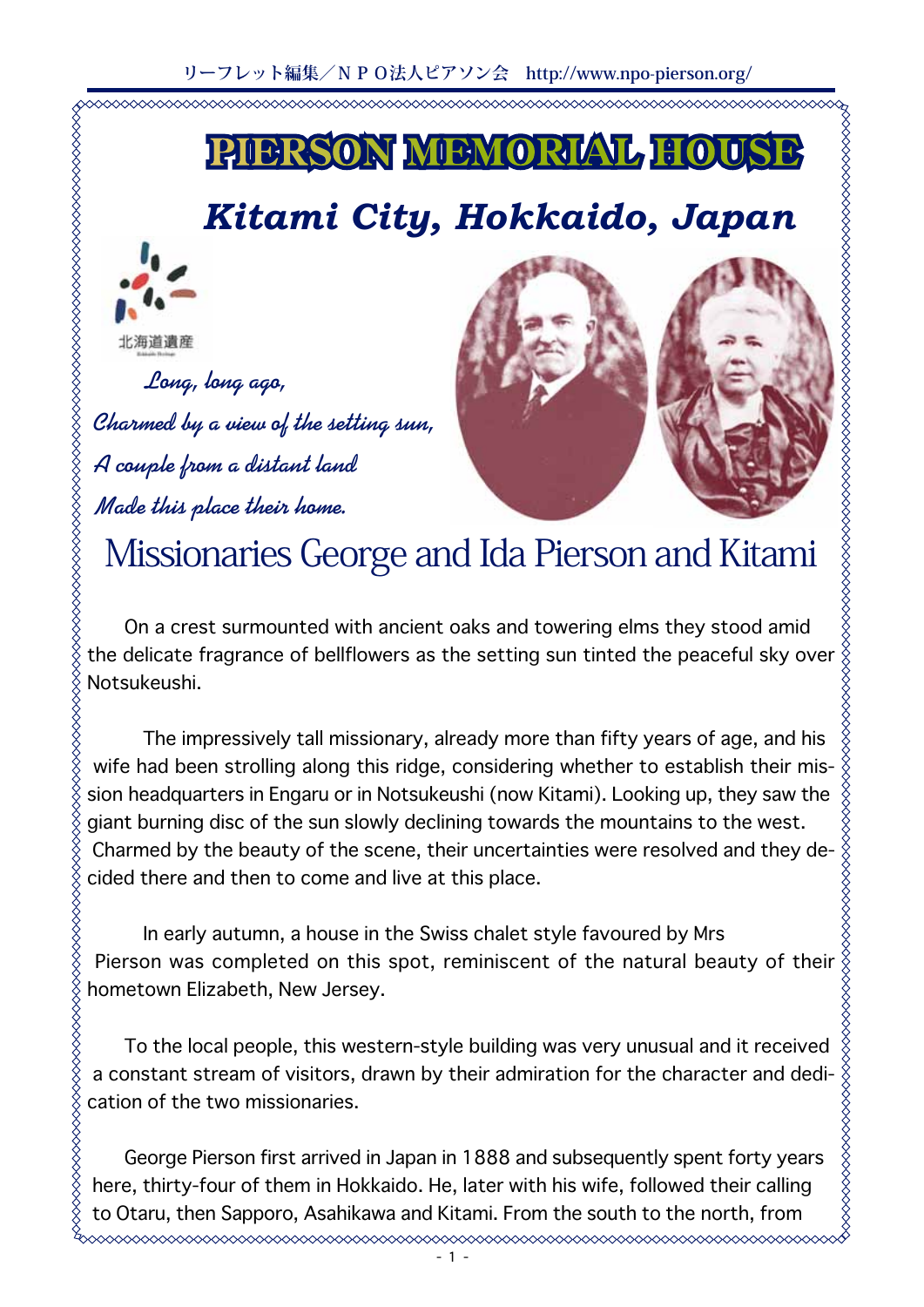cities to rural areas, they kept the light of their dream alive, fortified by their pio-<br>neering spirit of courage and endurance.

In Otaru and in Sapporo they contributed to the first education for women in Hokkaido and taught at Sapporo Agricultural College. In Asahikawa they dedicated themselves to mission work among soldiers, prisoners and Ainu, campaigned to end prostitution and promoted the development of schools.

In Kitami they published annotated translations of the Old and New Testaments, worked to prevent the establishment of places of prostitution and transformed the lives of many women and children.

tion for it and for this town. From here they could see the Hokkosha (Christian pioneer) They called this spot Mikashiwa no Mori (Three Oaks), developing a deep affecsettlement in the distance and the lights of the town close at hand. This place became a house of praver for Hokkosha pioneers and other citizens, a house of God where the words of the Bible were explained. In the spring of 1928, the Piersons bid a tearful farewell to Mikashiwa no Mori, which had been their home for fourteen years, and set out down poplar-lined Pierson Avenue on their way back to the United States.

# Main Items Displayed

First Floor Display Room - Memories of George and Ida Pierson Items formerly belonging to the Piersons: Bell, organ, desk, lamp, chalice Photographs, letters, pamphlets, other writings Mr and Mrs Pierson, Rural Missionaries (in Japanese)

## Works of George & Ida Pierson:

| The Year 1908 in Hokkaido                        | 1908 |
|--------------------------------------------------|------|
| 'DAN=DAN' ? How to Present Christ to Unbelievers | 1909 |
| Through Kitami in June                           | 1910 |
| Annotated Complete Old Testament                 | 1916 |
| <b>Annotated Complete New Testament</b>          | 1916 |
| <b>Annotated Complete Bible</b>                  | 1916 |
| Let Us Go Into the Next Towns in Japan           | 1934 |
| Forty Happy Years in Japan                       | 1936 |
| The Cross of Christ                              | 1937 |
| Ask and It Shall Be Given You                    | 1937 |
| The Call of Rural Japan                          | ?    |
| Writings in Japanese by George & Ida Pierson     |      |
|                                                  |      |

#### **:Japanese into Translations**

| Forty Happy Years in Japan | 1985  |
|----------------------------|-------|
| Through Kitami in June     | -2002 |
| The Year 1908 in Hokkaido  | 2009  |

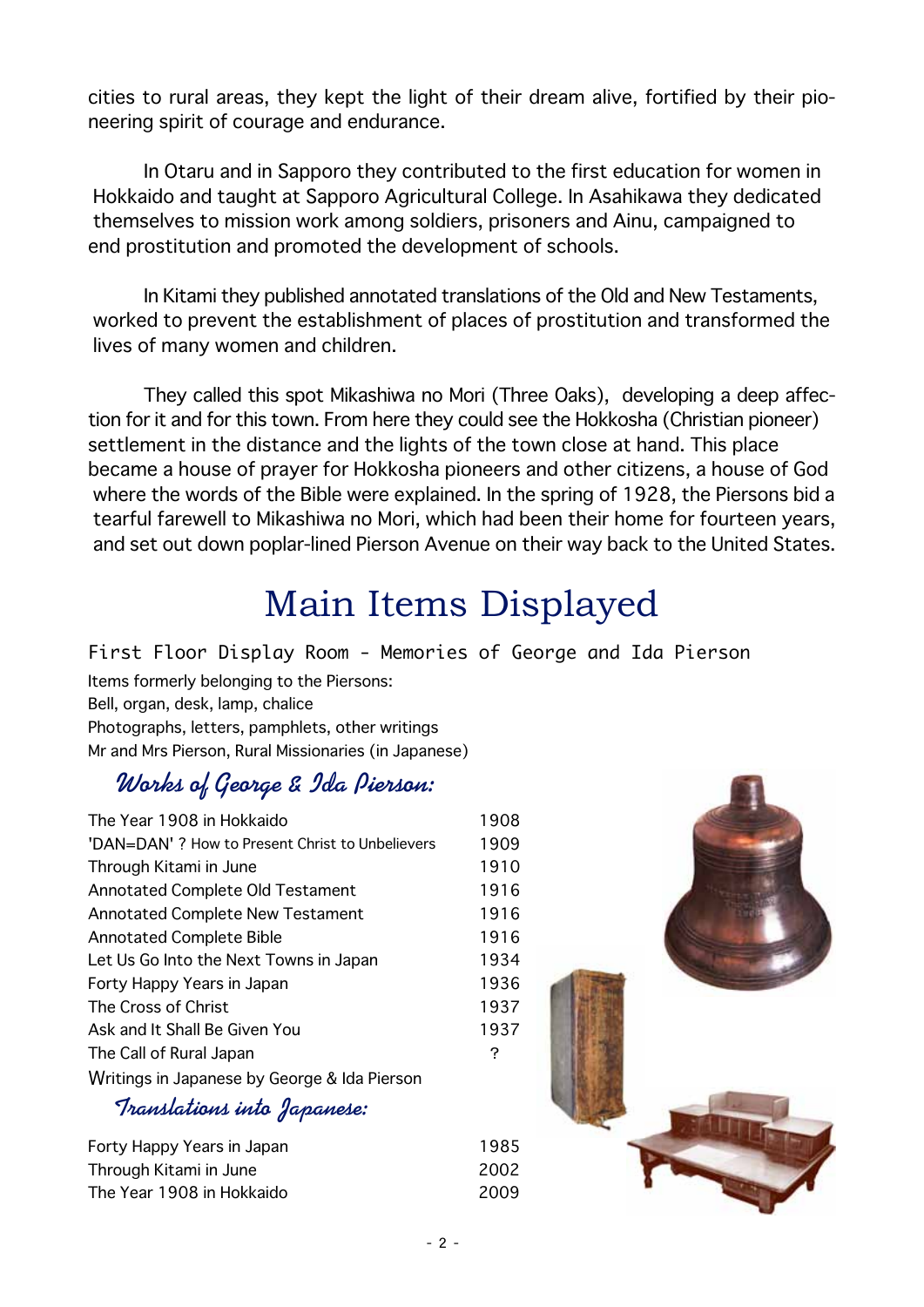### Second Floor Display Room

Items related to Elizabeth, New Jersey - Sister City to Kitami

In June 1969, Kitami signed a sister city agreement with Elizabeth, New Jersey, U.S.A., the birthplace of George Pierson. Kitami and Elizabeth have maintained their international friendship since then.



WESTMINSTER PRESBYTERIAN CHURCH Elizabeth New Jersey

Sister city agreement, city guides, city maps, city planning reports, annual education reports, publicity pamphlets, photographic collections, other.

### Lives of George & Ida Pierson

| 1861                                                                                            | George Pierson born 14 January in Elizabeth, New Jersey, U.S.A., at the time of the outbreak of the Civil War. |
|-------------------------------------------------------------------------------------------------|----------------------------------------------------------------------------------------------------------------|
| 1862                                                                                            | Ida Goepp born in Easton, Pennsylvania. Her father a lawyer.                                                   |
| 1882                                                                                            | G. Pierson graduated from the University of New Jersey (now Princeton University).                             |
| 1885                                                                                            | G. Pierson entered Princeton Theological College. Graduated. Evangelical work in Cumberland,                   |
|                                                                                                 | Pennsylvania, summer 1887.                                                                                     |
| 1888                                                                                            | G. Pierson became a minister on 16 April. Ordained on 21 June at Westminster Presbyterian Church,              |
|                                                                                                 | Elizabeth, his home church, and simultaneously appointed a missionary to Japan. Set sail from                  |
|                                                                                                 | America for Japan on 21 August.                                                                                |
| 1888-90                                                                                         | G. Pierson learned Japanese while teaching at Meiji Gakuin High School in Shiba, Tokyo.                        |
| 1890                                                                                            | Ida Goepp first came to Japan, as a missionary teacher.                                                        |
| 1890-92                                                                                         | G. Pierson engaged in mission work in Tokyo and Chiba while teaching at Chiba Prefectural High School.         |
|                                                                                                 | Spent time in Morioka, Iwate Prefecture doing mission work.                                                    |
| 1894-95                                                                                         | G. Pierson moved to Otaru. He married Ida Goepp in Tokyo on 12 June, 1895. After a furlough break in the       |
|                                                                                                 | United States, they returned to Hokkaido.                                                                      |
| 1897-1900 Moved to Sapporo. Taught at Hokusei Girls' School (now Hokusei Gakuen) and at Sapporo |                                                                                                                |
|                                                                                                 | Agricultural College (now Hokkaido University).                                                                |
| 1901                                                                                            | Moved to Asahikawa. Joined Japanese minister Sakamoto Naohiro in campaigning against prostitution.             |
|                                                                                                 | Engaged in mission work in Tokachi Prison. Extended the scope of their mission activity to include             |
|                                                                                                 | the Tokachi, Kushiro, Kitami, Engaru, Nayoro and Teshio regions.                                               |
| 1914                                                                                            | After taking a one-year furlough break in the United States, moved to Notsukeushi (Kitami) in late             |
|                                                                                                 | spring.                                                                                                        |
| 1914-28                                                                                         | Lived in Notsukeushi (Kitami) for fourteen years. Engaged in mission work in eastern and northern              |
|                                                                                                 | Hokkaido.                                                                                                      |
| 1928                                                                                            | Left Kitami in May. Officially retired from mission work in August. Went to live in Philadelphia.              |
|                                                                                                 | Devoted themselves to writing, several works published.                                                        |
| 1937                                                                                            | Mrs Ida Goepp Pierson died in Philadelphia at the age of 75.                                                   |
| 1939                                                                                            | George Pierson died in Philadelphia on 31 July at the age of 78.                                               |
|                                                                                                 |                                                                                                                |

#### Pierson Memorial House

This house, built in 1914, was the home of Mr and Mrs Pierson for fourteen years. It was later altered, but in 1970 was restored by Kitami City to its original form. It was opened on 31 May 1971 as the Pierson Memorial House, and is governed bythe Pierson Memorial House Ordinance of 1 October 1971. Since then it has functioned as a memorial house and museum, under the control of the Kitami Board of Education.

(この英訳文章は北海学園北海商科大学教授、Graham W. Herd 氏によるものです)